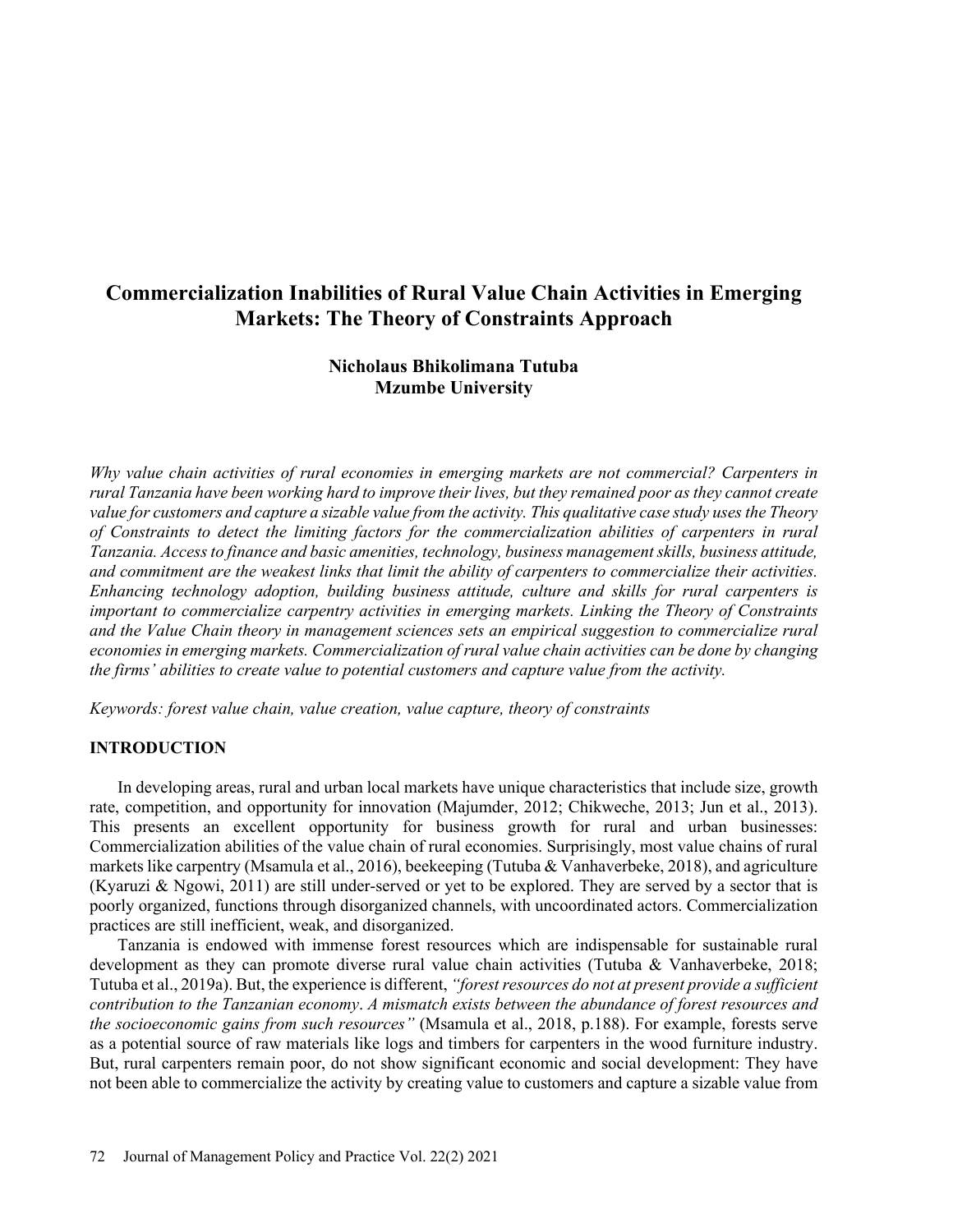the activity. Therefore, it is important to investigate the commercialization inabilities of rural value chain activities in emerging markets.

To commercialize their activities, firms are required to create value for their target customers, deliver value and capture a sizable value from the activity (Sanchez & Ricart, 2010; Zott & Amit, 2014; Peprah et al., 2021) because customers tend to buy products that have [more] value (Osterwalder & Pigneur, 2010; Tutuba & Msamula, 2020). Similarly, the competitive performances of firms depending on their abilities to create additional value for consumers (Msamula et al., 2016). Therefore, the inability of rural carpenters to gain economic advantage and competitive advantage tells us that they are unable to create value, deliver value to customers and capture value from customers. This raises some questions: why carpenters in the carpentry [woodworking] sector in Tanzania not creating value for customers? Why are they not capturing a sizable value from the activity? What are the factors constraining their value-creating and value capturing abilities? What can be done to promote the value creation and value capture abilities of carpenters in the industry? The study uses the Theory of Constraints (TOC) to analyze the limiting factors to commercialize carpentry activities in Tanzania. The study contributes to a theoretical understanding and application of the TOC, value chain and value theory. Also, it builds on the body of literature on the factors constraining commercialization abilities in the woodworking sector in emerging economies like Tanzania.

This study is organized as follows: following this introduction, first, we provide the theoretical review and conceptualize key concepts of the study. Then we present the methods and approach followed by the findings. Finally, we discuss the findings and provide the main conclusions and implications.

#### **THEORETICAL REVIEW**

This section review some work of kinds of literature and theories of the key concepts of the study.

#### **The Value Chain Theory**

The value chain concept emerged and comes through business management after the seminal work of Porter (1985). The term value chain represents a series of activities that provide value to customers in the form of a product (Walsh, 2011; Jaligot et al., 2016). It is the full range of activities that are required to bring a product from conception, through the different phases of product delivery to final consumers, and final disposal after use (Kaplinsky & Morris, 2001; Tutuba & Msamula, 2020). It is a strategic network between independent business organizations i.e. linking different firms within a supply chain operating to deliver value to target customers (Collins et al., 2015; Tutuba & Msamula, 2020). Furthermore, Porter (1985) presented the value chain analysis as a model for the identification and measurement of those activities comprising a firm's value chain. He argues that *"gaining and sustaining competitive advantage depends on understanding not only a firm's value chain but how the firm fits in the overall value system"* (p. 34). Carpenters can commercialize their activities if they can gain a competitive advantage by considering their value chain in the creation system.

In the value system, every single firm occupies a particular position within the value chain structure and adds value to the 'inputs' before passing them to the next actor (Jaligot et al, 2016; Msamula et al., 2018). What is important here is not only the position that the firm hold in the value chain but also the capabilities (Teece, 2018; Tidd & Bessant, 2018) to carry out activities to add value: The firm has to perform some activities to add value before passing it to the next actor (Tutuba et al., 2019b). In this regard, value creation is not just adding value step after step but the configuration of the roles – redefining the valueadding activities – and relationships among actors of the value-creating system. Therefore, the value chain creates value by a value system or value-creating system and not a single firm. For example, carpenters cannot create value alone, they have to strategically link with other actors like timber makers in the furniture industry so that they can create and deliver value to customers. It is with this understanding that we define value chain as the ability of firms to co-create value through the strategic interlinkage, and performance of a series of activities from the acquisition of the raw materials to consumption and disposal.

Moreover, the position that a firm occupies in the value-creating system can play a role in creating value than other firms as a result of 'position advantage' (Tidd and Bessant, 2018). The position advantage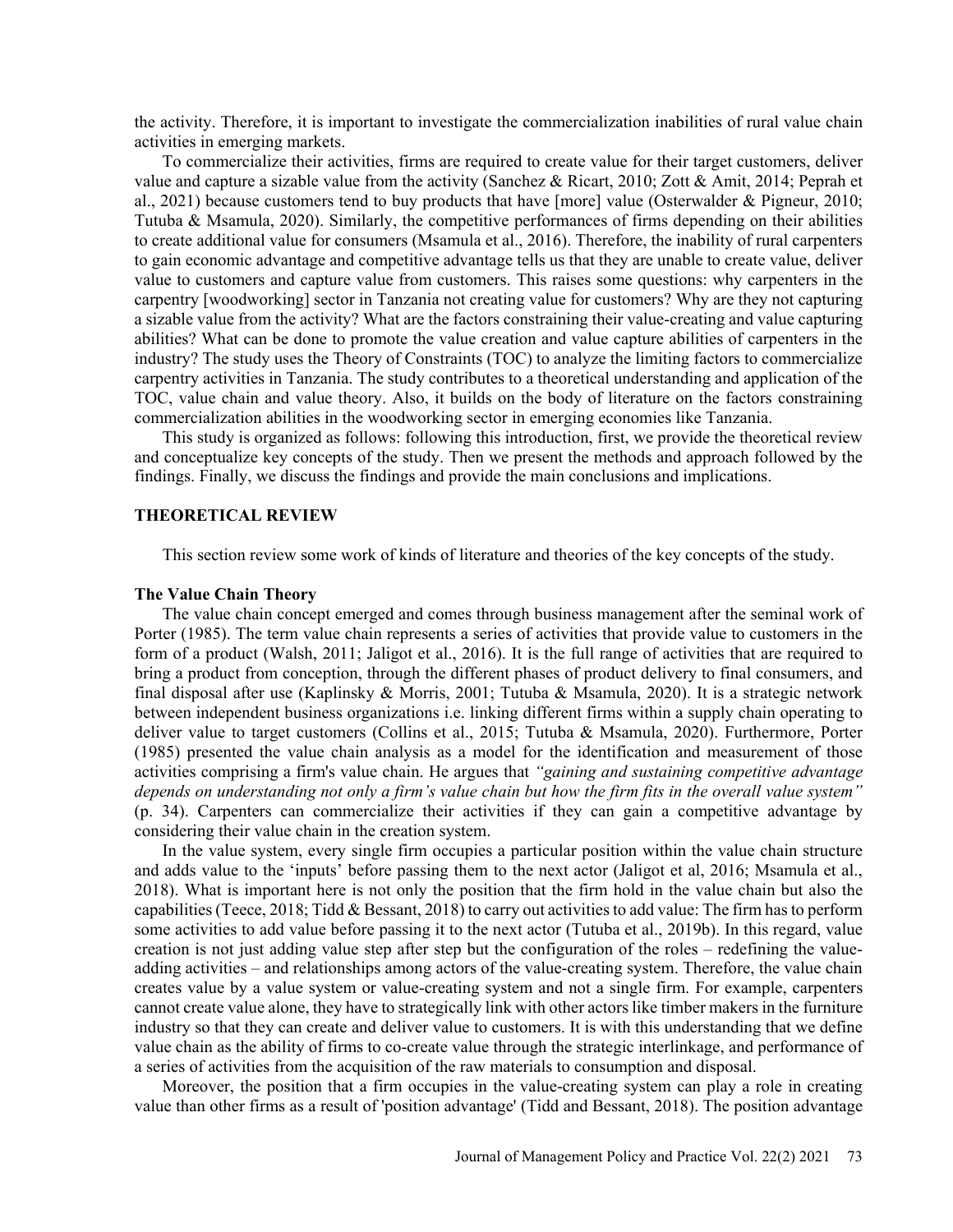can be due to the size or power of the firm, complementary assets, brands and standards, and access to raw materials, distribution channel, and customers. As a result, a value chain represents a set of activities that different firm operating in a specific industry performs to deliver the product for the market: different links connects or work together to deliver value to customers. Each link in the value chain involves a source input, a process of value addition and selling the material to the next link in the chain: each step adds value to the product and often generates more revenue than the previous step (Jaligot et al., 2016; Collins et al., 2015). The commercialization abilities or the benefits to the firm comes in the form of profits when customers are willing to pay for that value an amount above the costs associated with creating that value. Therefore, while rural entrepreneurship is essential to stimulate rural economies and foster inclusive growth, carpenters have not fulfilled expectations in rural emerging economies: They remained poor as they are unable to create value for their customers and capture a sizable value.

#### **The Value Theory**

Value creation is a widely used concept in strategic management. Porter (1985) argue that the value chain consists of several activities in a business that are involved in creating and making products available to the market. In Porter's view: value is the amount buyers are willing to pay for what a firm provides them. But, Osterwalder and Pigneur (2010) argue that value proposition has two faces; whom the value is created for (i.e., the customer or value consumer) and who creates value (i.e., the firm or value creator). Indicators of customer value include customization, design, brand, price, cost reduction, risk reduction, accessibility and convenience. For commercialization purposes of rural value chains, this view of value is the most suitable description of value in the furniture industry. Therefore, this study adopts the description of value as many of the lies within the product feature of furniture.

Furthermore, within the value creation theory, firms like carpenters have to consider some factors which affect value creation and hence the commercialization abilities of a firm. Some of the factors include strategies and market orientation; human resources in terms of education, experience and resilience of entrepreneurs (Isaga et al., 2015; Msamula et al., 2016); investment in research and development, technological resources, financial resources (Tutuba & Vanhaverbeke, 2018); location of the business, capabilities (Teece, 2018; Tidd & Bessant, 2018); physical distance between upstream and downstream actors and social capital which includes membership in business associations (Isaga, 2018). Furthermore, Msamula et al., (2016) argue that business relationships between a firm and stakeholders such as suppliers, and customers; knowledge and research centres; technology centres; and consultants are of importance as such relationships are linked to the value creation abilities of a business. The intensity of competition, the extent of imports to developing countries (Isaga et al., 2015), and the interaction of actors through governance structures (Tutuba & Msamula, 2020) are all additional factors that affect the distribution of benefits across the rural economy. However, these factors exist within the industries as well as within the supply chains in which commercial enterprises operate. The TOC argue that a system cannot be constrained by so many links but only a few. So, the commercialization of carpentry activities cannot be limited by so many factors. The study uses the cause-and-effect approach of the TOC to narrow down the "symptoms" to reach the real constraining factors of value creation and hence value capture.

#### **Theory of Constraints**

The TOC has been commonly known as a management approach that aims to manage breakthrough improvements by focusing on a constraint that prevents a system from achieving a higher level of performance (Simatupang et al., 2004). Dettmer (1997) argue that TOC views a system [carpentry] as a chain composed of many links which are strongly interdependent and all contribute to the system goal. Therefore, if the system fails to achieve its goal, the main reason will be the underperformance of at least one of the links, also called the weakest links (Goldratt & Cox, 2004; Moynihan, 2014) or a constraint (Tutuba & Vanhaverbeke, 2018). This is to say that, the overall performance of carpenters is restricted by its weakest link because the chain is only as strong as its weakest link. To improve the performance of a system, the first step must be to identify [a constraint] the system's weakest link.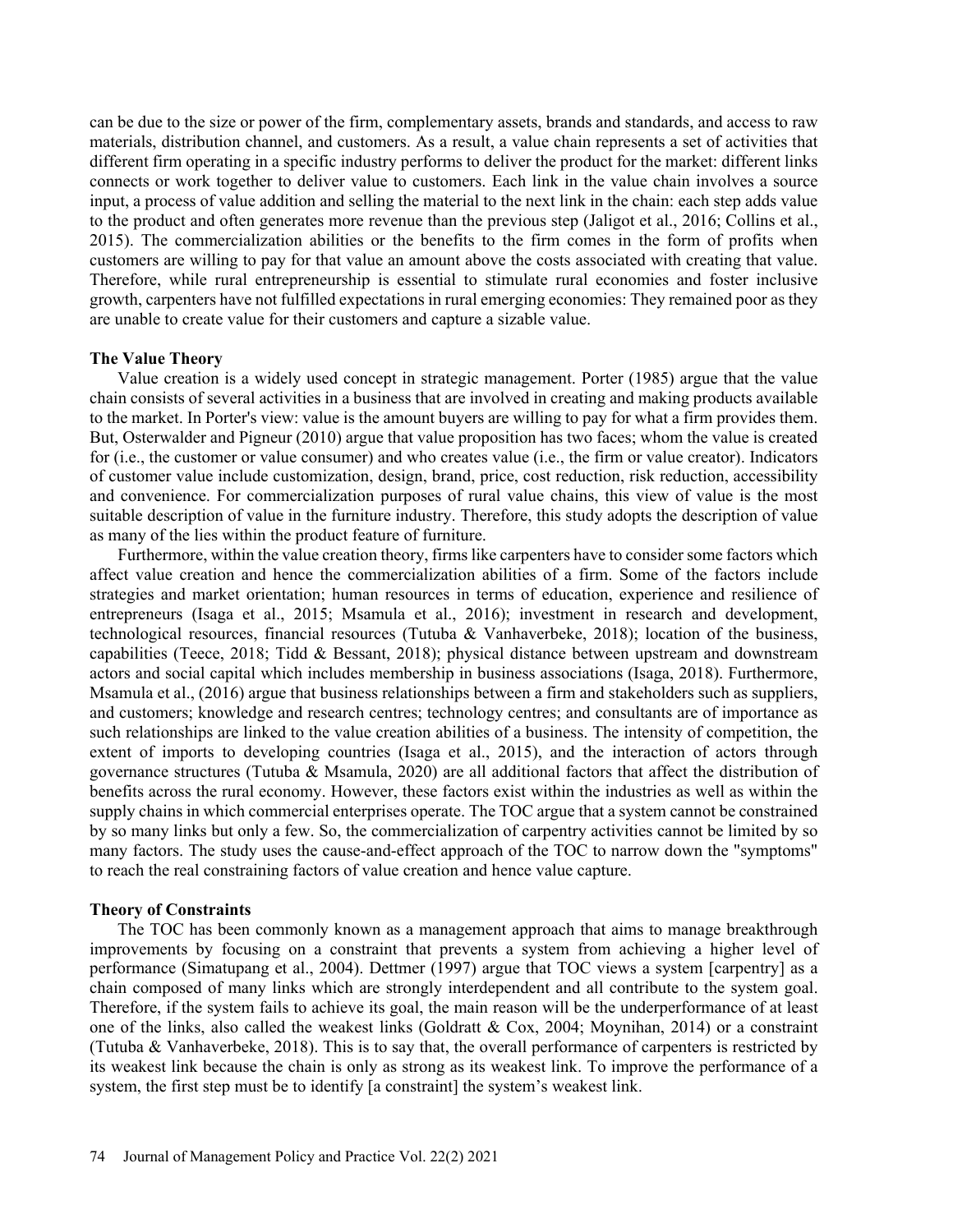Identifying a constraint in a system has been a challenge to most managers because they focus on visible negative effects, rather than the root cause of the problem. However, based on the underlying foundation of the TOC, managers can identify the root cause of negative effects. TOC focuses on the cause-and-effect thinking process to identify the constraints (Dettmer, 2000). To improve the performance of the system, the rest of the system links will then be restructured around the identified constraint. The cause-and-effect thinking processes of TOC has been applied to identify, understand, and improve all systems in an organization (Goldratt & Cox, 2004). The process uses three questions (Rahma, 2002): what to change; what to change into, and how to cause the change? However, this study aims to identify constraints that limit the ability of carpenters to commercialize their activities in the woodwork systems. Therefore, the study is limited to the first question: what to change?

What to change? This is the first question, and the first step of the TOC, and aims to define the core problems found in a system. Junior et al., (2004) argue that this step is constructed from a cross-functional logic that analyses the core problems of a system in depth. By using the TOC approach, the what to change question is answered by the construction of a current reality tree (CRT) from a list of observable symptoms. CRT is a logical structure of thinking tools that depict the reality in a given system (Rahma, 2002; Junior et al., 2004). CRT aims to define the core problems found in a specific system. To do this, a scientific method based on cause-and-effect is used to identify the underlying common cause, and the core problems for all of the symptoms (Dettmer, 2000). Since this study is limited to what to change the question, the cause-and-effect technique will be used to identify the weakest link for commercialization inabilities of carpenters in the woodwork industry in Tanzania.

#### **APPROACH AND METHODOLOGY**

This qualitative study descriptive approach (Hair, 2007; Saunders et al., 2009) employs a multiple-case research design using a holistic approach (Yin, 2014, 2018). By using the saturation criteria 18 cases from Kigoma (4), Tabora (8), and Iringa (6) regions were purposively selected. Their external conditions differ and therefore their diverging results can be attributed to such conditions. The level of availability and accessibility of basic amenities in rural areas and their descriptive nature is the condition for the inclusion of cases in this study. Data were triangularly collected through interviews and observations. This technique allows the collection of more information to provide a holistic view of the studied phenomenon (Elliott & Timulak, 2005; Hair, 2007). Also, the methods make collected data stronger as Yin (2014, p.10) suggested, *"you always will be better off by using multiple rather than single sources of evidence"*.

After transcribing the interviews and developing field notes, data coding was conducted. The attribute coding method is used to capture descriptive features of rural carpentry such as size, age, productivity, and formalization status; it is a suitable coding method in capturing descriptive features of the study cases (Saldana, 2013; Msamula et al., 2016). The cause-and-effect analysis of the CTR follows. It uses derived themes from the codes; with such the TOC suggest that the factors termed as the weakest links be linked to finding the root cause for commercialization inabilities of rural carpenters in Tanzania. With the research methodology outlined, the next section presents the research findings.

#### **FINDINGS**

This section presents the findings of the research by presenting descriptive characteristics of carpenters in the wood furniture industry. Followed by the explanations for the commercialization inability of carpenters in the rural areas of Tanzania.

#### **Description of Rural Carpenters**

Carpenters in rural areas have different features and characteristics to include: size, age, ownership or management, formalization, and capital investment describes rural carpentry firms. Table 1 below summarizes these findings.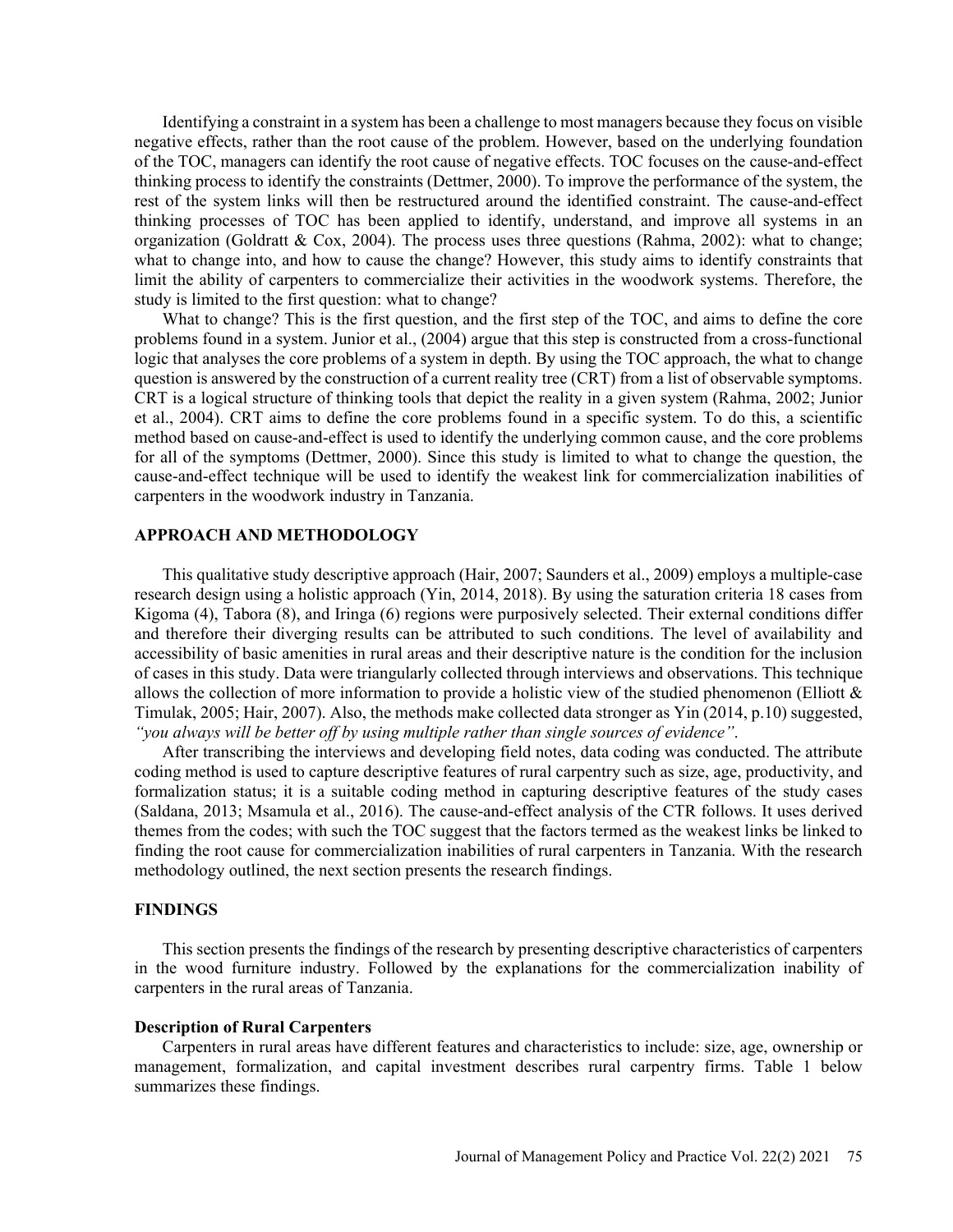| MSEs Characteristic | Findings on the characteristic |                                |                  |
|---------------------|--------------------------------|--------------------------------|------------------|
| Size of MSEs        | Less than 5 workforces         | 5-49 workforces                |                  |
|                     | 13 firms (72.2%)               | 5 Firms (27.8%)                |                  |
| Formalization       | Formal firms                   | Informal or unregistered firms |                  |
|                     | 3 firms $(16.7\%)$             | 15 firms (83.3%)               |                  |
| Management          | Sole firms                     | Limited companies              |                  |
|                     | 16 firms (88.9%)               | 2 firms $(11.1\%)$             |                  |
| Age of MSEs         | Less than 5 years              | $5-10$ years                   | $10+$ years      |
|                     | 10 firms (55.6%)               | 7 firms (38.9%)                | 1 firm $(5.5\%)$ |
| Capital investment  | Less than 5 million (Tshs)     | 5-200 million Tshs             |                  |
|                     | 14 firms (77.8%)               | 4 firms $(22.2\%)$             |                  |

**TABLE 1 CHARACTERISTICS OF RURAL CARPENTERS IN TANZANIA**

Source: Research Findings (2021).

#### **Value Creation**

Rural carpenters create value from the forest resources by making different products including domestic furniture like beds, cupboards, and sitting room sofas; office furniture like office tables and chairs, school desks and bookshelves; and construction or building furniture like doors, windows, and roofing of houses. We observed that the most frequently manufactured products are beds and doors.

Carpenters from rural areas have three perceived elements of value creation that are necessary to commercialize their products: (1) the quality of inputs that are used to make a piece of particular furniture, (2) the quality of the product's features, and (3) the quality of delivery services. The quality of raw materials is described in terms of the types and quality of timber used to make a piece of furniture. The former is measured in terms of hardwoods, softwoods, woods from natural trees, and woods from planted trees while the latter is measures in terms of dryness and durability. Similarly, durable timbers are the ones coming from trees as opposed to non-timber materials such as chipboards and fiberboards.

Moreover, carpenters measure the quality of products' features in terms of designs and styles: Shaping, smoothing, vanishing, coloring and decorating the furniture. Firms with the ability to smoothen the furniture, polish well the product and decorating with shapes, corners, and cuttings create more value and hence commercialization abilities. Regarding the quality of the delivery services, the study indicates that reliability in terms of timely delivery of products to the customer is the most important factor. Other factors include trust and delivering the product in the same design and feature as agreed or displayed before receiving an order. Customers prefer to buy ready-made furniture because most carpenters are not reliable, cannot be trusted, and in some cases, they deliver products not in the same design as proposed or agreed with customers.

#### **The Commercialization Constraints**

To understand the reasons for value creation inability and hence commercialization inabilities, the theory of constraints suggests understanding the root causes of the lack of value creation by rural carpenters in the wood furniture industry. This study indicates that the reasons for value creation inability include: limited technology, financial capital, raw materials, and skills and competencies. Other factors are intangible resources, improper planning, and insufficient commitments of rural carpenters in furniture manufacturing businesses.

#### *Competition and Legal Issues*

It is found that the competition and legal concerns cause the inability of the firms to create value. Carpentry firms face all forms of competition: Price competition, competition within the local area, competition within the carpentry association, and competition with imported products: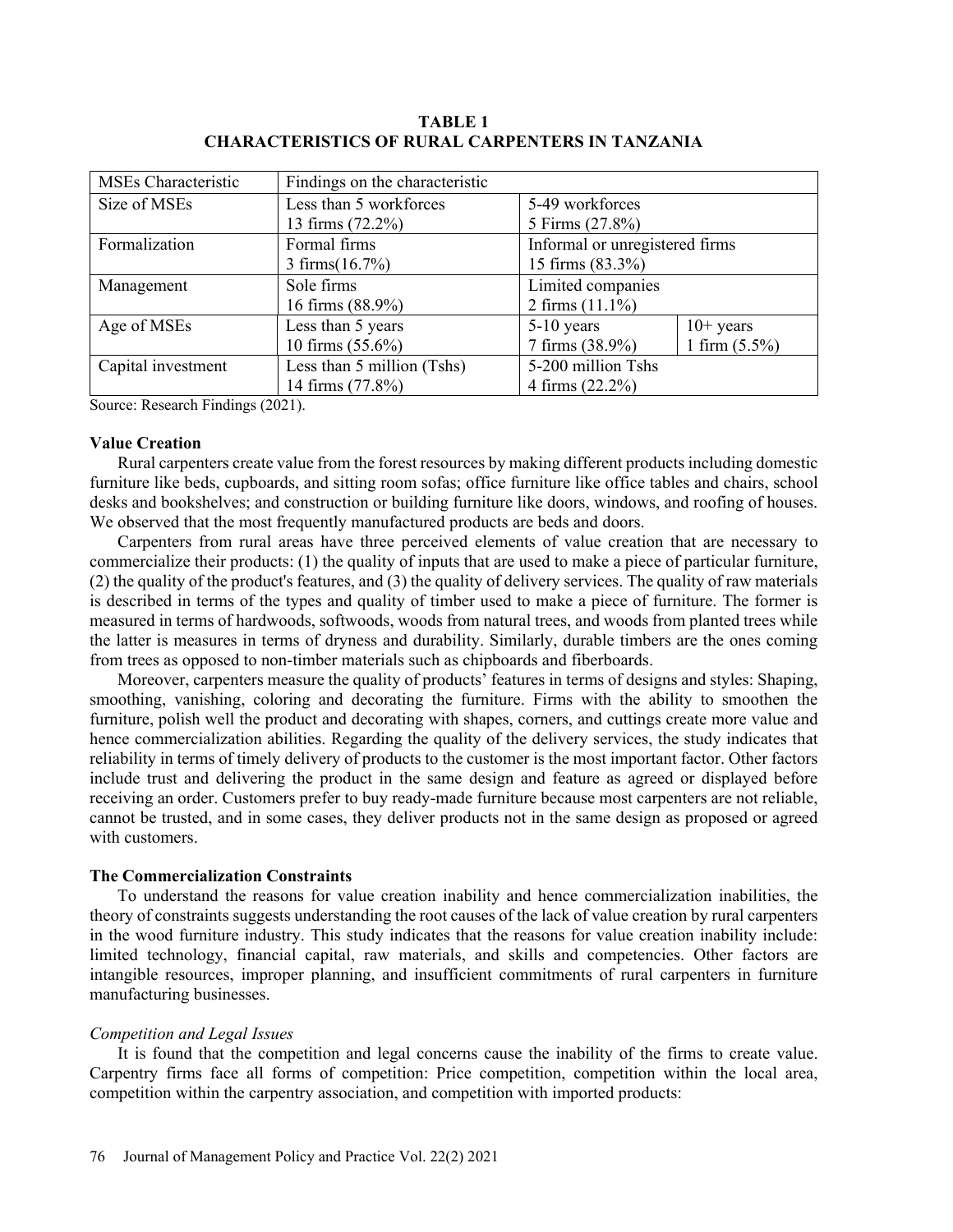*"…competition is very high in our area, we are competing against each other. For example, the normal price for a standard bed is Tshs. 150,000. But you may find some carpenters who sell it for Tshs. 120,000 for the same bed manufactures using the same raw materials and the same design".*

#### *Access to Markets*

The lack of access to potential markets is the principal reason for value creation and value capture inabilities of firms from rural with limited access to transport. Carpenters from these areas serve customers who are in the localities. But these customers have high bargaining power as they have potential information on costs, availability of raw materials and competitors prices and services:

#### *Commitment and Business Attitude*

Agriculture is the major economic activity of most rural people, carpenters are no exception. Rural carpenters depend much on other income-generating activities outside furniture: Making furniture is not their main income-generating activity. With their involvement in other income-generating activities, they become less committed to furniture making. This lack of commitment limits their ability to confront the challenges which undermine their commercialization abilities. They lack creativity and innovation in creating value and delivering value to customers. Although the product's market exists, and raw materials are available, the attitude towards carpentry business and their commitment limits their productivity, creativity and innovation, and hence commercialization abilities.

#### *Trust Between Carpenters and Customers*

The main cause of value creation inability rests in customers' distrust of a particular carpenter for the firm. Consumer trust is undermined because carpenters are not delivering the products to their customers as promised. The owner of one carpentry firm put it thus:

*".… we, carpenters, are not trustworthy. We are losing customers because of trust. When we tell the customer that the furniture will be ready in three days, then we should deliver the furniture within time. This is important because it is the trust our customers have in us that matters. But, most customers opt for ready-made furniture because they have been turned down by some of the carpenters"*

#### *Limited Technology,*

Making quality furniture requires good working tools and equipment. Also, to be productive, a carpenter should have efficient machines and working tools. Limited access to adequate technologies like modern furniture-making machines affects productivity and the ability to make quality furniture. The owner of one of the firms said:

*"… making a large number of furniture in a short period is difficult because we mostly use hand tools. Also, making designer furniture with good finishing requires good machines and tools which we do not have"*

#### *Limited Technical and Business Management Skills*

Most carpenters in the wood furniture industry have limited technical and business management skills. Regarding the former skills, carpenters are limited with the use of carpentry machines and tools like jigsaw, wood spray, and smoothing tools. Regarding the business management skills, carpenters are limited with the ability to formalize business, record-keeping, customer service, channel management and innovation. For example, the use of middlemen to sell their products to urban customers limit customer knowledge, understanding of customer needs, and hence limit their commercialization abilities. Similarly, the lack of business management skills limits their ability to reach profitable markets in urban areas. The owner of one of the firms pointed out that: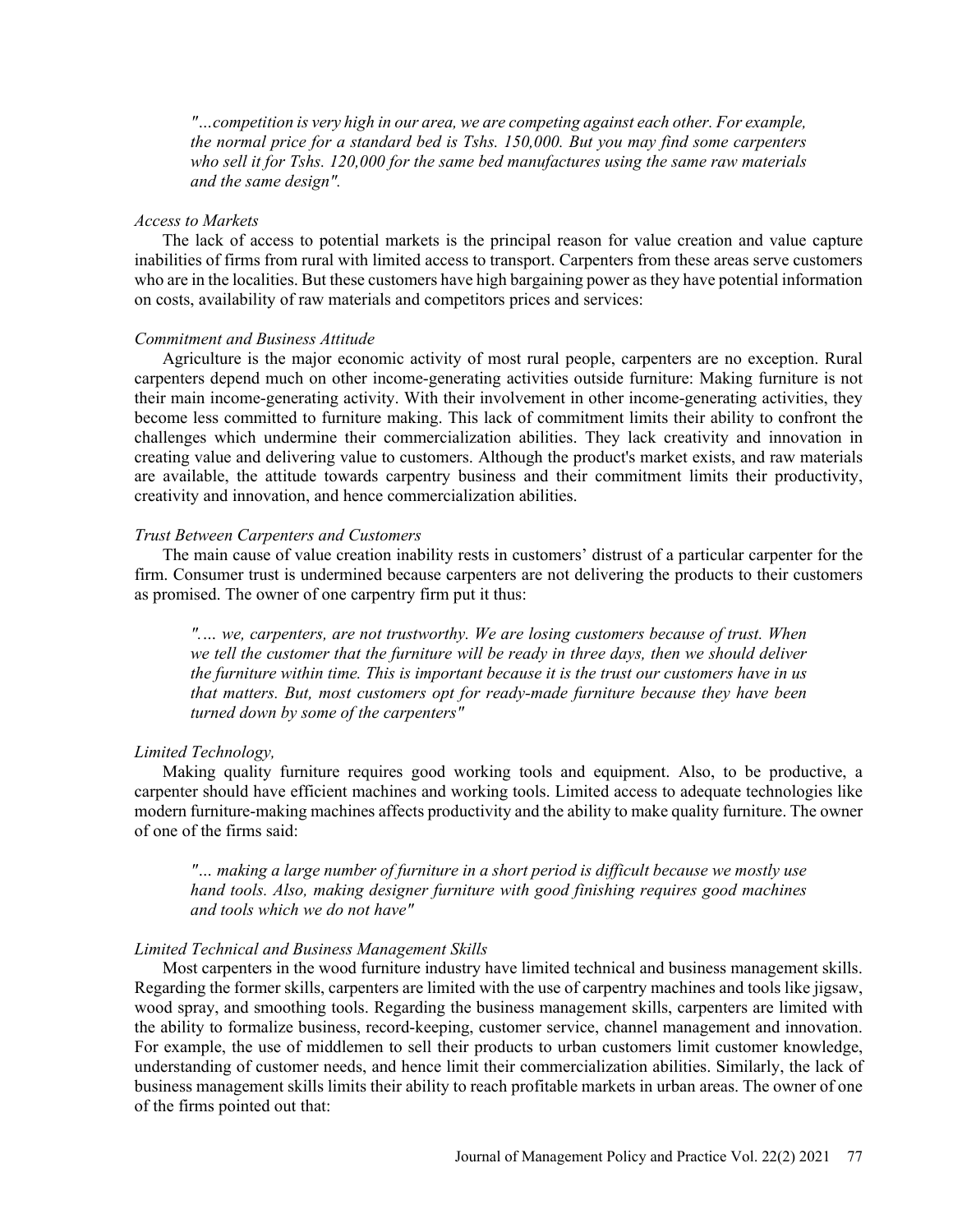#### *Limited Access to Important Amenities*

Access to important amenities like electricity, communication services like the mobile phone network, and reliable transport services limits the ability of rural carpenters to create value, deliver value and capture value. The potential market for such carpenters is the local customers: They sell their products to the customers who are only available in the local areas. A very limited market is available for their products. Most rural customers are farmers who have money to buy furniture after harvesting seasons. So, the peak season for furniture firms is the harvest season which is mostly three months in a year. Make-to-order is the dominant production strategy that requires customers to make advance payments for the ordered products. Such arrangements of advance payments cause consumer inconvenience and increase competition as customers will go for imported furniture or to other carpenters who have ready-made furniture.

The findings show that different groups of cases have different reasons for the inability of rural carpentry firms in the wood furniture industry to commercialize their activities. These reasons are both internal and external to the rural carpentry firm. However, the Theory of Constraints argues that the weakest links of the system are very few. And if the demand exceeds supply, the link should be from internal. In this regard, the commercialization inabilities cannot be caused by so many factors, but only a few. In the next section, we offer the discussion, conclusion and study implication for the limiting factors.

#### **DISCUSSION, CONCLUSION AND STUDY IMPLICATION**

Most carpenters in rural areas are informal (about 88 percent) with the capital of less than five million (about 77 percent), and they are a family managed (about 89 percent). These descriptive features of carpentry firms in rural Tanzania are more similar to the description of SMEs in Tanzania as found in (Kyaruzi and Ngowi, 2011; Tundui & Tundui, 2012; Isaga et al., 2015; Msamula et al., 2016). This behaviour limit firms' ability to access potential business financing sources and hence the inability to invest in the machine. This indicates that rural carpenters should be formalized and transformed into small businesses. Also, they should change their ownership and management structures to be able to access other sources of business financing and support.

For carpenters to commercialize their product in the wood furniture industry they should be able to create value for customers and capture part of that value from customers. To create value, carpenters should be able to manufacture quality furniture, improve productivity, improve service delivery, and use quality inputs in manufacturing. So, any chain in the production process which limits the ability of carpenters to create value will also limit their abilities to commercialize their activities. This study uses the TOC to analyze the factors for the commercialization inability of carpenters in the wood furniture industry. The TOC suggests that the firm is constrained by its internal weakest link when the demand for the product is higher than the ability of the firm to meet such demand, that is, to supply enough products for the market. However, in the wood furniture industry, the causes of commercialization inability by carpenters are interdependent and related to the characteristics of firms. Therefore, for carpenters to commercialize their activities they should consider the link between factors for value creation inability characteristics of the firms. Some of the factors are described in the next section.

The use of old-style, mostly non-mechanical or not mechanized technologies such technologies limits the ability of carpenters to produce quality products in terms of design, shapes, and finishing. Also, carpenters use much time and energy/effort to manufacture a single product or part of the product which results in low productivity. Their inability to manufacture quality products and being less productive results in low sales volume and low profits. In this regard, carpenters remain relatively poor and cannot compete in the market with either imported furniture or with urban carpenters with technologies. Furthermore, the inability to create value for customers as well as capturing value from customers restrict the ability of these rural carpenters to invest in more productive technologies as well as to access quality inputs. This increases the gap between these firms and their competitors which makes them remains unchanged. This finding tallies with that of (Msamula et al., 2016). However, by using the TOC, this could be a symptom rather than the weakest link because different technologies are available for rural carpenters. The question could be, why carpenters are reluctant or not able to invest in technologies? For example, some carpentry groups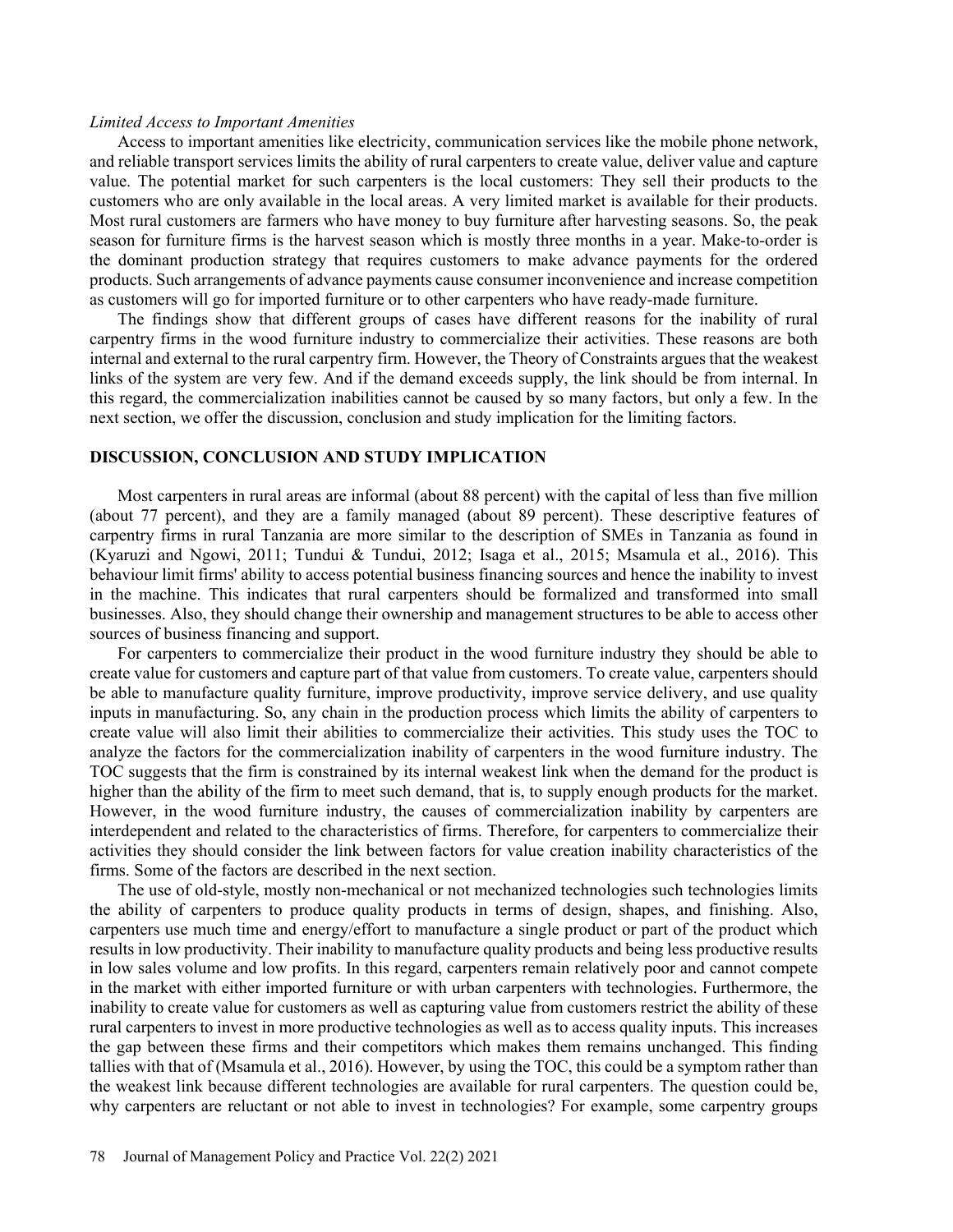were given basic machines for different activities, but they demonstrated no significant change in their product quality and customer service. This suggests that there is another weakest link that limits the ability of carpenters to commercialize their activities.

The financial limitation is the next important constraint that pointed out to limit the value creation abilities of carpenters in rural areas. Msamula et al., (2016) observed that most rural carpenters are constrained with financial resources to invest in their activities e.g. to buy quality raw materials and acquire more productive technologies. This limits their ability to create value in terms of both making quality furniture and improve productivity. Similarly, financial resources limit the ability of carpenters to acquire needed skills and competencies as they cannot afford to pay for the training. This limits their innovative abilities especially in designing, making, and finishing their products; improving service quality; and managing channels. The vicious cycle implies that the size of the firm remains unchanged (no firm growth) and the value creation inability also remains unchanged. However, firms were able to invest in other economic activities like agriculture and social activities. Even carpenters who have access to financial resources are still reluctant to invest in the activity. This suggests that financial resources are just a symptom and not a limiting factor for the commercialization abilities of carpentry activities in rural Tanzania.

Accordingly, most rural carpenters do the furniture making activity part-time and seasonal: They are mostly engaged in other economic activities like agriculture hence considers carpentry as a secondary activity. This attitude limits the ability of carpenters to invest in carpentry activities as they commit their limited funds to other primary economic activities. The inability to commit funds to the activity limit their access to technologies which affects the productivity and quality of furniture products. Because the furniture is not of good quality then they cannot access potential markets and hence affects value capture abilities. As a result, the small size of rural carpentry firms remains the same over time. This vicious cycle is as presented in figure 1 below:



**FIGURE 1 THE BUSINESS ATTITUDE AND COMMITMENT VICIOUS CYCLE**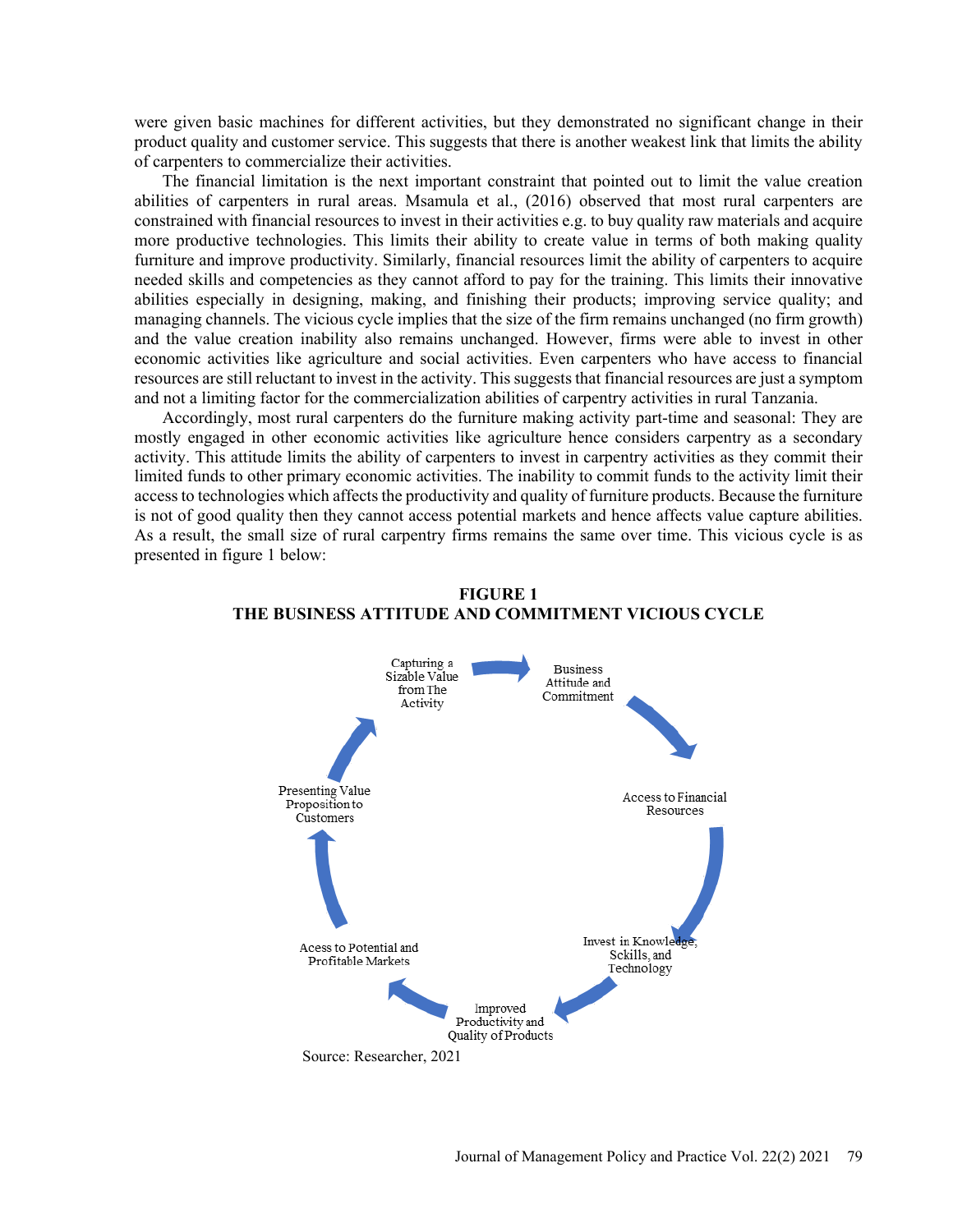Conclusively, the commercialization inabilities of the rural value chain in emerging markets, carpentry activities in Tanzania is due to the business attitude and commitment. Rural business people have a pessimistic attitude towards carpentry and the forest resources value chain. Most carpenters don't consider carpentry as an activity that can be commercialized to improve their economic and social condition but a second and part-time activity. Also, they think that the government and business supporting organizations should support them to commercialize their activities. And even when they are supported, they do not have or show total commitment towards the commercialization of the activity. It is therefore important to change this attitude so that they can be able to invest, acquire skills and knowledge necessary for the professionalization and hence commercialization of carpentry activities.

This study implies that the TOC, the cause-and-effect of the thinking tree analysis is a useful tool for analyzing reasons for the commercialization inability of carpenters in the furniture industry in rural areas. However, other theories like the Resources Based Theory and dynamic capabilities can be used to analyze such conditions of resources like valuable, rare, inimitable and non-substitutable. Similarly, the findings and conclusion of this study signify that carpenters performance in value creation is reliant on strategies to acquire some basic amenities like electricity, machine and skilled manufacturers while capitalizing on existing resources such as raw materials (timber) and social capital. So, the commercialization of carpentry activity is facilitated by the improvement of such amenities. Another implication is that focusing on one level or one factor will not improve the commercialization abilities of rural carpenters in the furniture industry in developing areas. Business supporting and development actors which support rural development in the wood furniture industry should work at different levels while focusing on different factors to attain desired results. That also implies the need for collaboration across such organizations that are meant to empower rural carpentry firms to be able to create customer value. To policymakers, especially those engaged in the rural value chain development policy, national forestry policy, and rural development policy, this study provides important information and finding on which they can rely upon decision making and policy formulations.

### **REFERENCES**

- Chikweche, T. (2013). Marketing at the bottom of the pyramid: market attractiveness and strategic requirements. *Journal of Marketing Intelligence and Planning*, *31*(7), 764–787.
- Collins, R.C., Dent, B., & Bonney, L.B. (2015). *A guide to value-chain analysis and development for Overseas Development Assistance projects*. Australian Centre for International Agricultural Research: Canberra ACT 2601, Australia.
- Dettmer, H.W. (2000). *Constraints Management*. A paper published from a chapter in the updated 2000 edition of The Certified Quality Management Guide, Quality America, USA.
- Elliott, R., & Timulak, L. (2005). Descriptive and interpretive approaches to qualitative research. *A Handbook of Research Methods for Clinical and Health Psychology*, pp. 147–159.
- Goldratt, E.M., & Cox, J. (2004). *The Goal – A Process of Ongoing Improvement* (Third revised edition). North River Press Publishing Corporation, Great Barrington, MA.
- Hair, J.F., Jr., Money, A.H., Samouel, P., & Page, M. (2007). *Research methods for business*. John Wiley & Sons Ltd, United States
- Isaga, N. (2015). Owner-managers' demographic characteristics and the growth of Tanzanian Small and medium enterprises. *International Journal of Business and Management*, *10*, 168–181. doi: 10.5539/ijbm.v10n5p168
- Isaga, N. (2018). Start-up motives and challenges facing female entrepreneurs in Tanzania. *International Journal of Gender and Entrepreneurship*. https://doi.org/10.1108/IJGE-02-2018-0010
- Isaga, N., Masurel, E., & Montfort, K. (2015). Owner-manager motives and the growth of SMEs in developing countries: Evidence from the furniture industry in Tanzania. *Journal of Entrepreneurship in Emerging Economies*, *7*(3), 190–211.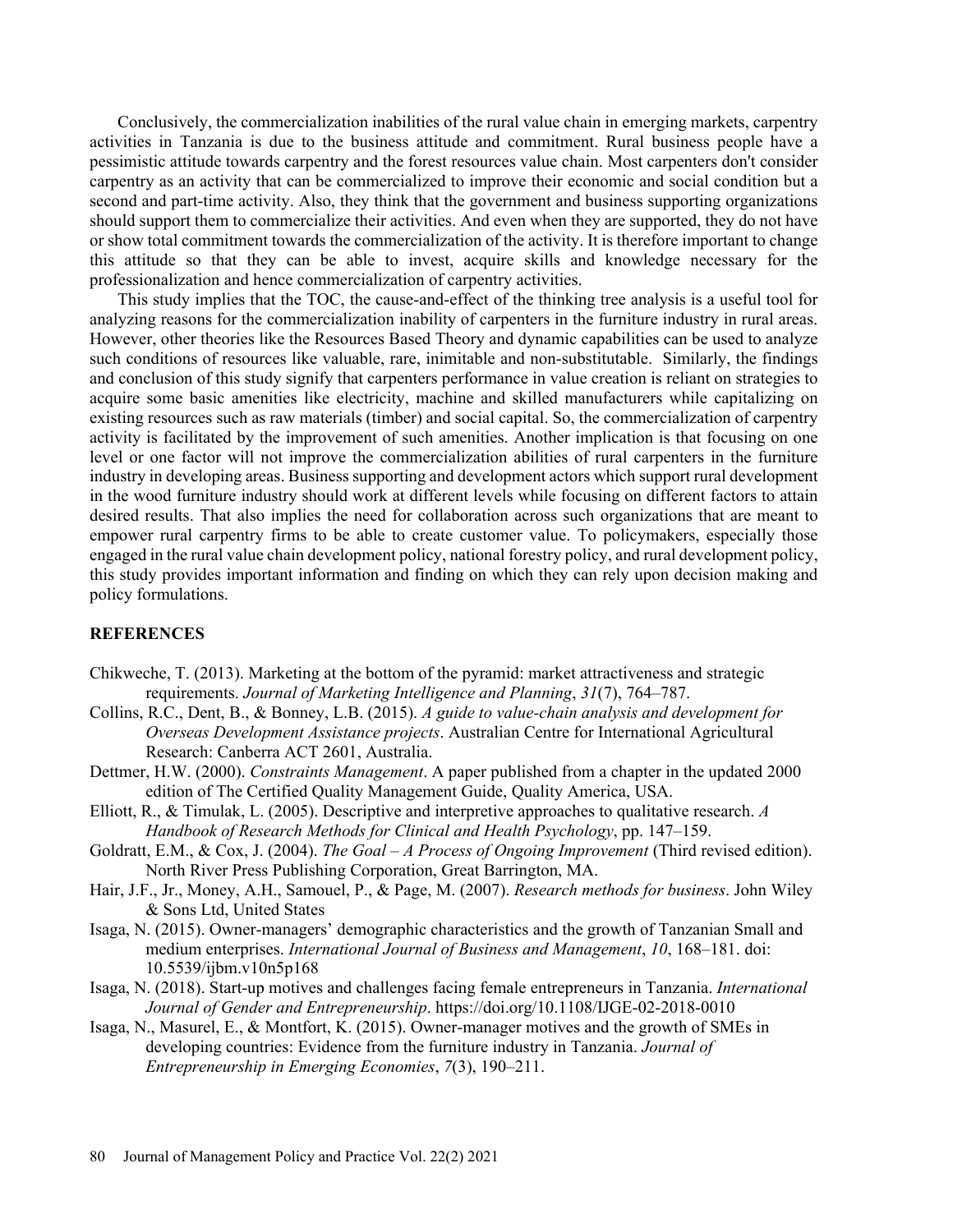- Jaligot, R., David, C.W., Christopher, R.C., Berti, S., & Joachim, S. (2016). Applying value chain analysis to informal sector recycling: A case study of the Zabaleen. *Resources, Conservation and Recycling*, *114*, 80–91.
- Jun, S., Dongmyung, L., & Park, J. (2013). Determining business models in the bottom-of-the-pyramid markets. *Journal of Industrial Management and Data Systems*, *113*(7), 1064–1082.
- Junior, J.A., Marcelo, K., Andre, L.K., & Daniel, P.L. (2004, April 30–May 3). *Critical Issues about the Theory of Constraints Thinking Process – A Theoretical and Practical Approach*. Paper presented at the Second World Conference on POM and 15th Annual POM Conference. Cancun, Mexico.
- Kaplinsky, R., & Morris, M. (2001). *A Handbook for Value Chain Research*. IDRC, Canada. Retrieved February 12, 2018, from

http://asiandrivers.open.ac.uk/documents/Value chain Handbook RKMM Nov 2001.pdf

- Kyaruzi, S.I., & Ngowi, H.P. (2011). *Fostering Entrepreneurial Agriculture in Tanzania*. Mkuki na Nyota Publishers Ltd, Dar es Salaam Tanzania.
- Majumder, M. (2012). A Critical Approach in Understanding Bottom of the Pyramid Propositions. *Journal of Management and Public Policy*, *3*(2), 18–25.
- Moynihan, G.P. (2014). Application of the Theory of Constraints for Capacity Requirements Analysis: A Case Study. *International Journal of Applied Science and Technology*, *4*(2), 1–9.
- Msamula, J., Vanhaverbeke, W., & Petro, H. (2016). Rural entrepreneurship in Tanzania: Why are micro and small enterprises not creating value in the furniture manufacturing industry? *Transnational Corporations Review*, *8*(4), 250–264. DOI: 10.1080/19186444.2016.1265768
- Msamula, J., Vanhaverbeke, W., & Tutuba, N. (2018). Influence of institutions on value creation activities of micro and small enterprises in rural Tanzania. *Afrika Focus*, *31*(1), 187–211.
- Osterwalder, A., & Pigneur, Y. (2010). *Business Model Generation: A Handbook for Visionaries, Game Changers, and Challengers.* John Wiley & So. Hoboken, New Jersey, USA.
- Peprah, A.A., Giachetti, C., Larsen, M.M., & Rajwani, T.S. (2021). How Business Models Evolve in Weak Institutional Environments: The Case of Jumia, the Amazon.Com of Africa. *Organization Science*. https://doi.org/10.1287/orsc.2021.1444
- Porter, M.E. (1985). Technology and competitive advantage. *Journal of Business Strategy*, *5*(3), 60–78.
- Rahma, S. (2002). *The Theory of Constraints' Thinking Process Approach to Developing Growth Strategies in Supply Chain*. Working Paper ITS-WP-02-09, Sydney, Australia.
- Saldana, J. (2013). *The coding manual for qualitative researchers*. Sage Publications: London.
- Sanchez, P., & Ricart, J.E. (2010). Business model innovation and sources of value creation in lowincome markets. *European Management Rev*iew, *7*(3), 138–154.
- Saunders, M., Lewis, P., & Thornhill, A. (2009). *Research Methods for Business Students* (5th Ed.). Harlow: Pearson Education.
- Simatupang, T.M., Alan, C.W., & Ramaswami, S. (2004). Applying the Theory of Constraints to Supply Chain Collaboration. *Supply Chain Management International Journal*, *9*(1), 1–29.
- Teece, D.J. (2018). Business models and dynamic capabilities. *Long Range Planning*, *51*, 40–49. http://dx.doi.org/10.1016/j.lrp.2017.06.007
- Tidd, J., & Bessant, J. (2018). *Managing Innovation. Integrating Technological, Market and Organizational Change* (6th edition). TJ International Ltd, Padstow, Cornwall, UK.
- Tundui, C., & Tundui, H. (2012). Survival, Growth Strategies and Performance of Women-Owned Micro and Small Businesses in Tanzania. *International Journal of Business and Management*, *7*(8), 143–155.
- Tutuba, B.N., & Vanhaverbeke, W. (2018). Beekeeping in Tanzania: Why is beekeeping not commercially viable in Mvomero? *Afrika Focus*, *31*(1), 213–239.
- Tutuba, N., & Msamula, J. (2020). Industry architecture: A model to create value and appropriate value in the value system of rural economies in Tanzania. *Journal of Academic Research in Economics*, *12*(3), 509–531.